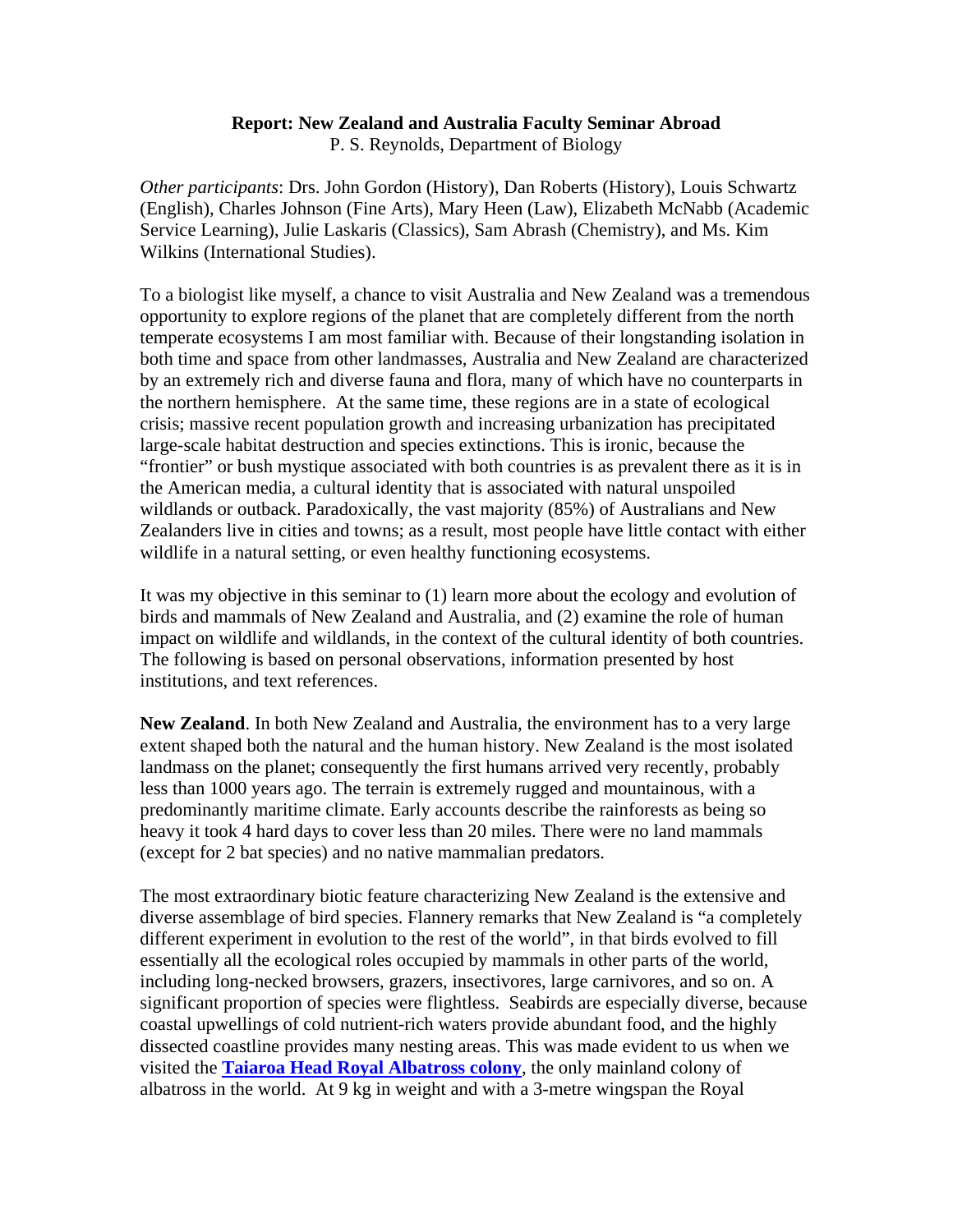Albatross is the largest and most spectacular seabird now extant; to see these birds returning from an oceanic foraging trip is unforgettable. We were fortunate in that the weather conditions for albatross spotting were perfect – cold, bright sun, and a brisk offshore wind. Just as our boat rounded the colony, an adult albatross came banking over the waves, gaining altitude for the final approach to the cliff head where its chick was waiting to be fed. Because eggs are laid in October through December, and the chicks take 11 months to fledge, there are young birds present essentially all year, even in the austral winter. We saw at least 6 young birds in various stages of development, some almost ready to fledge, and others still in their fluffy white baby plumage. Although the albatross were definitely the highlight, the diversity of other seabird life was equally impressive. I counted 6 species of oceanic cormorants (or shags), shearwaters, 4 tern species, and several species of gull. Another highlight was a glimpse of several endangered **Hooker's sea lions**, including several mother-pup pairs.

Unfortunately, New Zealand fauna have been especially vulnerable to human-caused disruptions. It is evident that humans and their companion animals (such as dogs, pigs, cats, and rats) had a direct and devastating effect on both the landscape and the wildlife of New Zealand. Because of its geographic isolation, New Zealand was the last major area to be colonized by humans; thus most extinctions of indigenous wildlife have occurred within recent times. An especially poignant exhibit of extinct fauna at the Otago Museum illustrates this. At least 9 bird species have become extinct within historical times, and all of these were represented in the museum collections. The case of the **huia** was particularly noteworthy.

Huia were sacred to the Maori; numerous cultural artefacts testify to their importance in Maori culture and social organization. Although Maori hunting of huia was extensively regulated by tapu and tradition, subsequent to European colonization, these tapus were disrupted with the breakdown of Maori culture. Demand by European collectors resulted in the hunting of the huia to extinction by 1907.

In a similar fashion, direct over-exploitation has been a significant cause of the loss and reduction of much of New Zealand' s wildlife. Evidence suggests that Maori hunting eliminated about 26 species, including 4 species of endemic seabirds, 30 % of endemic land birds, and all 11 species of the giant flightless **moa**, the last of which became extinct in the 1600s. Many other species were reduced to localised populations, mainly on offshore islands after their elimination from the mainland. However, the greatest number of extinctions coincided with the arrival of European settlers. Extensive habitat destruction occurred as forests were cleared for timber, pasture, and agriculture; these activities resulted in loss of a further 16 species of land birds, one of 2 native bats, and unknown numbers of fish, amphibians, invertebrates, and plants. Commercial hunting extensively reduced marine mammal populations; by 1800 and in less than 20 years the European sealing industry wiped out nearly all seal herds. After years of stringent protection some species have now recovered to the point of being locally abundant pests; however, other species such as Hooker's sea lion and **North Island Hector's dolphins** are still of special concern.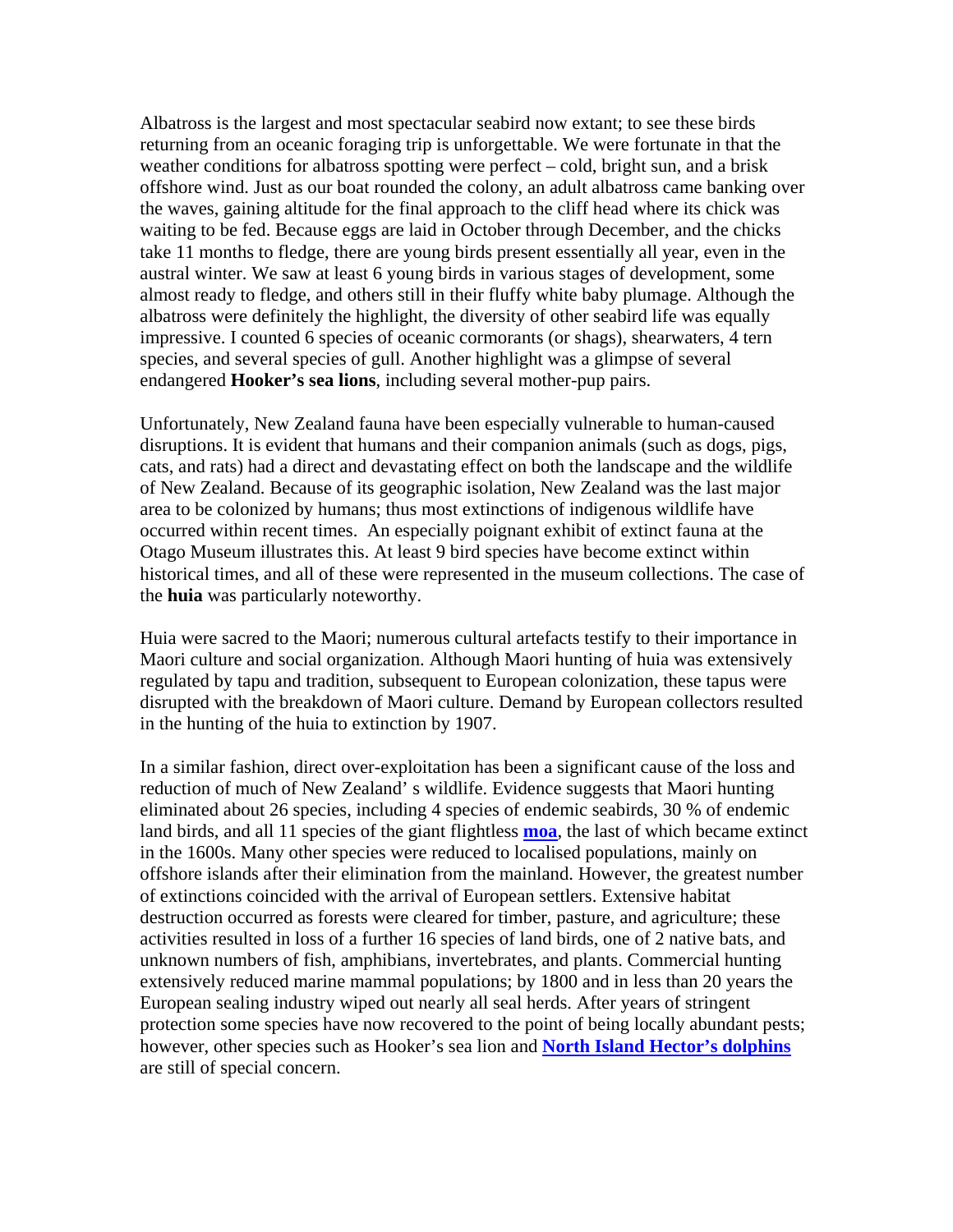Various commentators have described the modern New Zealand landscape, somewhat acidly, as consisting of "sheep, introduced grasses, noxious weeds, and pine trees". It is evident that the introduction of exotic species – both plant and animal – has taken an enormous toll on New Zealand wildlife. Originally almost 80% of the total land habitat was dominated by evergreen rainforest, with the remainder consisting of conifer broadleaf forest, wetlands, and grasslands. Rainforest has now been reduced to 23%, and wetlands have been reduced by 90% of their original area. Although desirable for pasturing livestock, native grasslands are now heavily degraded by overgrazing, rabbits, and noxious weeds. Approximately 230 species of vascular plants have become naturalized since 1870 at a rate of about 7 per year; most of these are weedy species which out-compete native species. A particularly striking example of the impact of an introduced exotic plant species is European gorse. Originally introduced by sheep farmers as a cheap form of natural fencing and shelter, it turned out to be worse than useless, because it is highly invasive and almost impossible to eliminate when established. The impact of *Pinus radiata* is less easy to gauge. This species was introduced for "reforestation", and as a source of pulp and cheap furniture wood; its short harvest cycle make this species more commercially desirable than native woody species, many of which have extremely long (100-200 year) growth cycles. However, soil degradation and water table reduction are extensive with this species; native herbaceous ground cover species are unable to re-establish.

Introduced vertebrate species have been especially detrimental to indigenous bird populations. Since 1769, approximately 80 vertebrate species have become established, of which 34 are mammals. Because New Zealand had no native land mammals (with the exception of 2 species of bat), the effects have been devastating. Mammalian predators (such domestic cats, rats, dogs, foxes, weasels, and possums) take large numbers of ground-nesting birds and destroy nests. Large herbivores, such as deer, goats, and pigs degrade and destroy habitat. I was initially surprised during my first few days in the country when the majority of birds I saw in and around Otago were species familiar to me from a childhood spend in Europe – European blackbirds, spotted thrushes, chaffinches, goldfinches and the like. Many species were introduced on purpose by so-called **Acclimatisation Societies,** for no better reason than they reminded early white settlers of "home", or to fill up what was perceived as large "ecological gaps" [see Frith (1973) for a discussion of the rationale behind animal translocations].

In the near future, increasing human demands will impact primarily North Island because the majority of the human population - about 67% - is concentrated north of Waikato. To accommodate the demands of an increasing population, energy use is projected to increase by approximately 1.5% per year. Meeting these needs will be difficult without substantial shifts in patterns of energy use. Although water seems to be abundant, hydroelectric power is not reliable; there are major problems in both prediction and management. Large amounts of water are lost to the sea without containment, and massive yearly variations in availability occur naturally as a result of El Niño Southern Oscillations (ENSO). In the last decade, increasing attention has been directed to the negative environmental impacts of damming rivers. New Zealand is not self-sufficient in petroleum; current reserves can only supply 50% of demand. Furthermore, oil and gas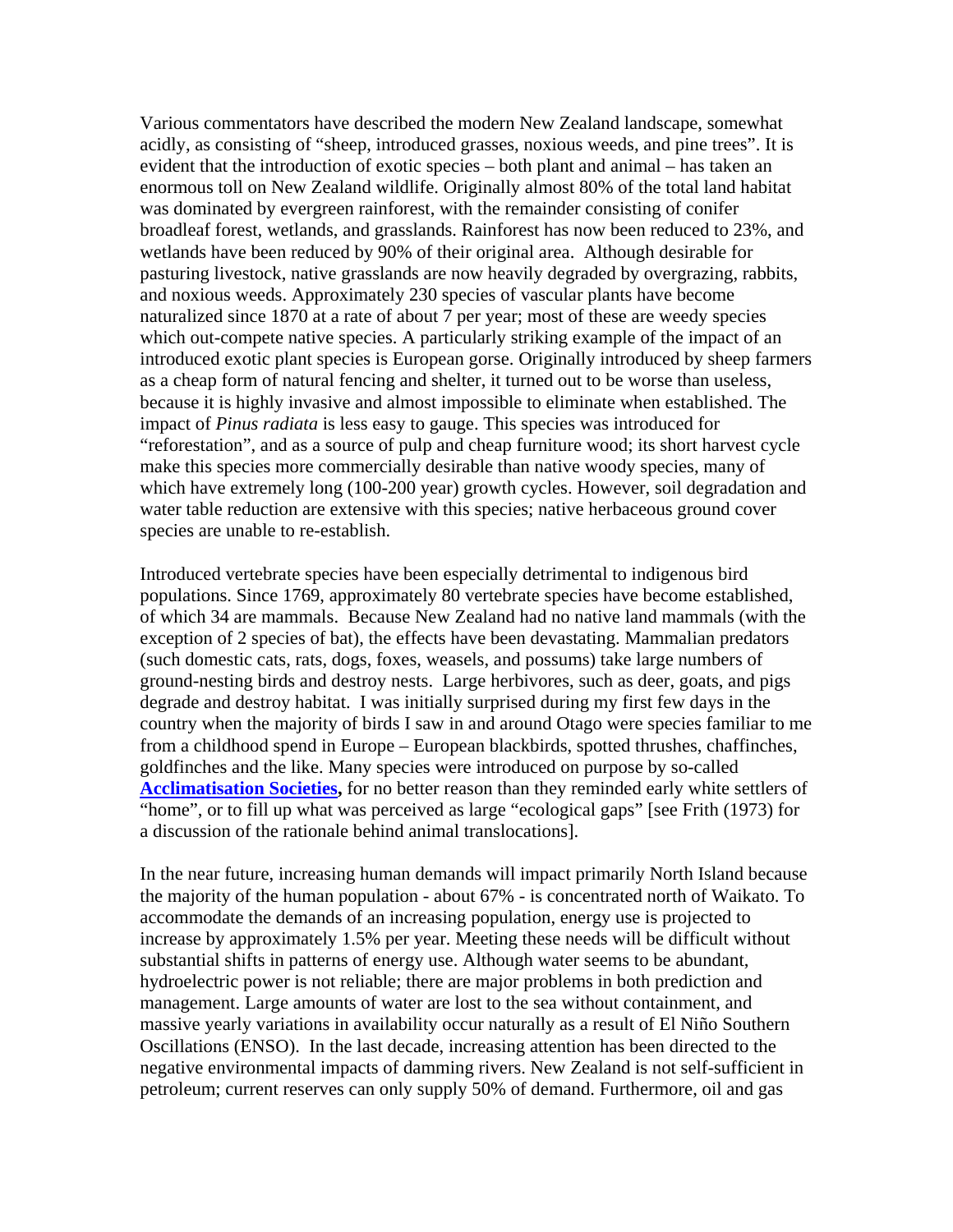reserves are located considerably south of the major population centres, therefore there is a large "transmission gap" resulting in an approximate 33% loss of energy. Because of its 1984 anti-nuclear legislation, nuclear power is not an option for New Zealand. This is probably sensible as the most logical places for nuclear power plants are Auckland and Wellington, both of which are sited on major seismic fields. It is anticipated that energy needs will be met by coal-fired energy generation; projected use is estimated to increase from 2 to 17%. However little planning appears to be directed to controlling associated air and water pollution.

The creation of natural reserves in New Zealand began in the late 1800s, but had its greatest impetus in the 1970s and 1980s. Major **environmental victories** include passing of key legislation, such as the Marine Resources Act (1971) and the Resource Management Act (1991), and protection of sensitive areas, such as remaining North Island native forests (1980s) and the South West World Heritage Area (1989). At present, approximately 30% of the landmass of New Zealand is set aside as natural reserves.

The role to be taken by indigenous peoples in environmental decision-making is still in the process of determination. The 1840 Treaty of Waitanga guaranteed native rights over natural resources, but there is still little practical recognition of either traditional knowledge or the responsibilities of indigenous peoples.

**Australia** – In contrast to New Zealand, which (in the words of Tom Brooking) was "born modern", Australia has consistently maintained a "frontier mentality", in spite of massive and recent urbanization. The stock rider and bushranger are popular and pervasive cultural icons (hence the popularity of Akubra hats, Ned Kelly, and bush poetry). The country retains its commitment to vigorous immigration, and has enthusiastically embraced the concept of multiculturalism (although the latter concept is subject to at least 3 mutually exclusive interpretations).

Like New Zealand, the environment has shaped the history of Australia, although the very different conditions have selected for a radically different trajectory. Australia is the world's smallest continent, but the largest island; its land area is approximately the same as continental USA but with only  $1/10^{th}$  the human population. Unlike northern hemisphere ecosystems, Australian habitats are dominated, not by seasonality, but by low fertility soils, intermittent fire, and above all, the El Niño Southern Oscillations resulting in unpredictable rainfall and long droughts. Disastrously however, development philosophies to the present day are based on ideas of attempting to reproduce ideas of the British "homeland" coupled with European and American technologies more suited to fertile north temperate regions. This mindset totally ignores the ecology and environmental constraints of the real Australia; Flannery predicts that the problems inherent in this "cultural maladaptation" and the spiralling human population will only increase in the near future.

To my mind the most impressive feature of Australia is the sheer diversity of marsupial mammals, and the incredible bird life. The best places to see Australian (or any) wildlife on a limited time budget are zoos, and in this respect the **Healesville Sanctuary** near Melbourne was absolutely outstanding. To see a platypus from a distance of a few inches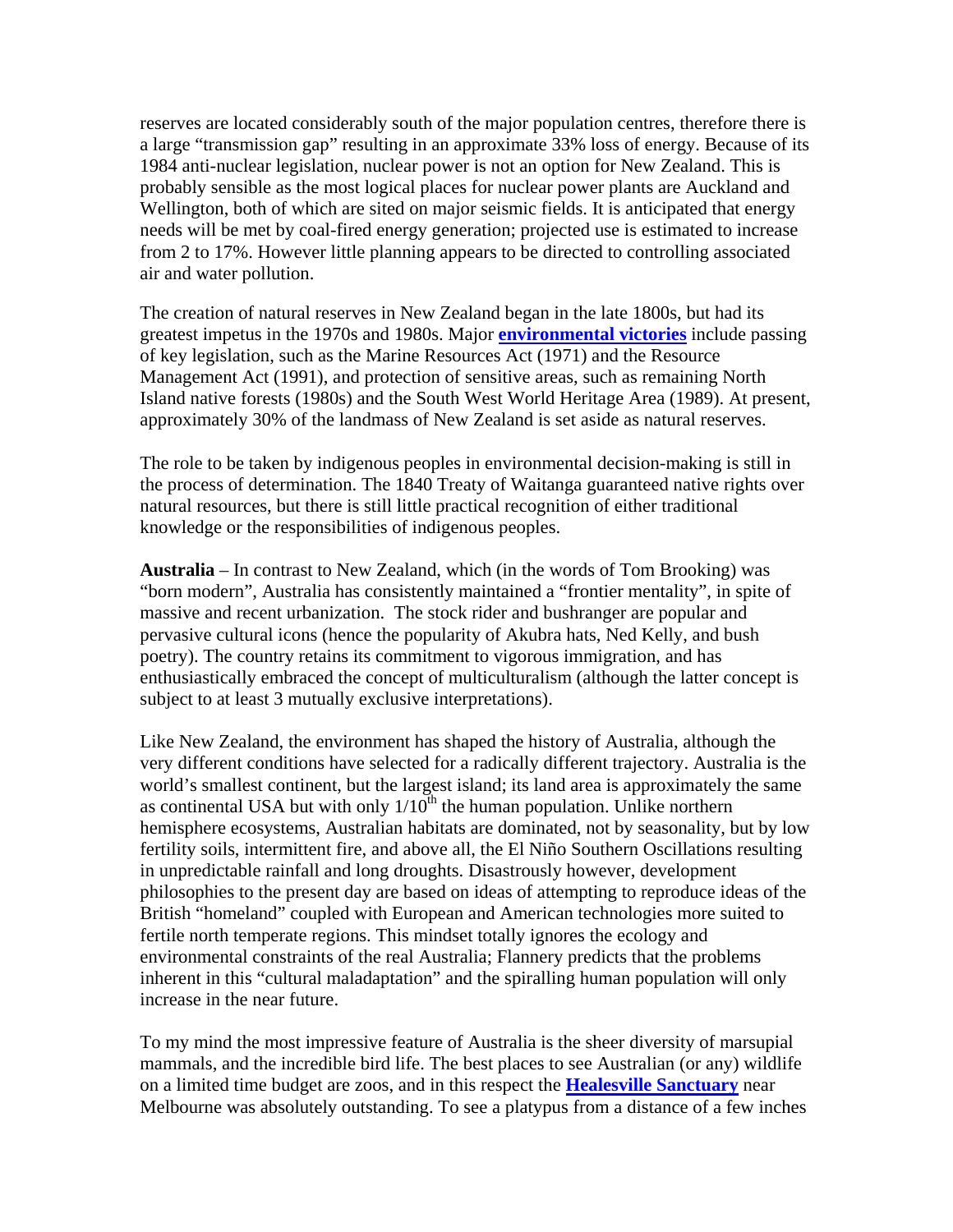is something that one could never experience even years of field work, and the new platypus exhibit allows the visitor to see platypus swimming about and behaving more or less naturally. Highlights were definitely the exhibits showcasing such highly endangered species as orange-bellied parrot and Helmeted honeyeaters, but a sight of a **Leadbeater's Possum** was the fulfilment of a childhood wish. This little possum was believed to be extinct but was rediscovered in the 1960s; I still have a newspaper clipping on the event.

The widespread impact of human activity and alteration on native habitat was most evident in our tour of Sydney shorelines. The steep slopes and highly dissected coastline allows for the preservation of pockets of habitat even in such a highly urbanized and sprawling city as Sydney.

Captive breeding and reintroduction programmes have been fairly successful in Australia, especially with respect to the most critically endangered species, although, like all these programmes, they suffer from an acute shortage of money and resources. However reintroductions alone cannot reverse the decline of many native populations. For a start, there are few well-controlled planned-release experiments, so assessing the long-term success of these programmes is still difficult. Second, there are relatively few suitable sites available because of habitat destruction and predators. The most successful reintroductions have been on areas remote from human habitation, and habitats that are pest-free or where pests can be stringently controlled and /or eliminated. Re-establishing native plants is difficult because of problems ensuring adequate pollination and seed dispersal; unlike in north temperate zones, the major pollinators and seed dispersers in Australian forests are birds and mammals. A visit to a Perth forest was very striking in that this apparently lush and thriving forest actually had very little native vegetation remaining. In many sections the dominant tree species were introduced non-native pines and gums.

I was fortunate to have a behind-the-scenes visit to the Native Species Breeding and Research Programme at Perth Zoo. The goals of this programme are to obtain scientific data on the reproductive biology of threatened and endangered fauna, and to provide animals for reintroduction into the wild. I have to admit that the numbats were my favourites.

Other Perth Zoo success stories include the western quoll or chuditch (*Dasyurus geoffroii*), the dibbler (*Parantechinus apicalis*), the Shark Bay mouse or Djoongari (*Pseudomys fieldi*), and the western swamp tortoise (*Pseudemydura umbrina*).

In summary, the processes threatening the continued health of ecosystems in New Zealand and Australia are essentially those occurring elsewhere on the planet: habitat destruction, introduction of exotic species, pollution, human population pressure, and human over-consumption. However, because the threats to native wildlife and habitats are far more acute than in the USA, most conservation actions are more proactive, aggressive and emergency-based**.** Captive breeding and reintroduction programmes have been emphasized in this report, but other strategies in preserving and sustaining wildlands are of considerable importance. "**Biosecurity** ", in the form of aggressive quarantine and